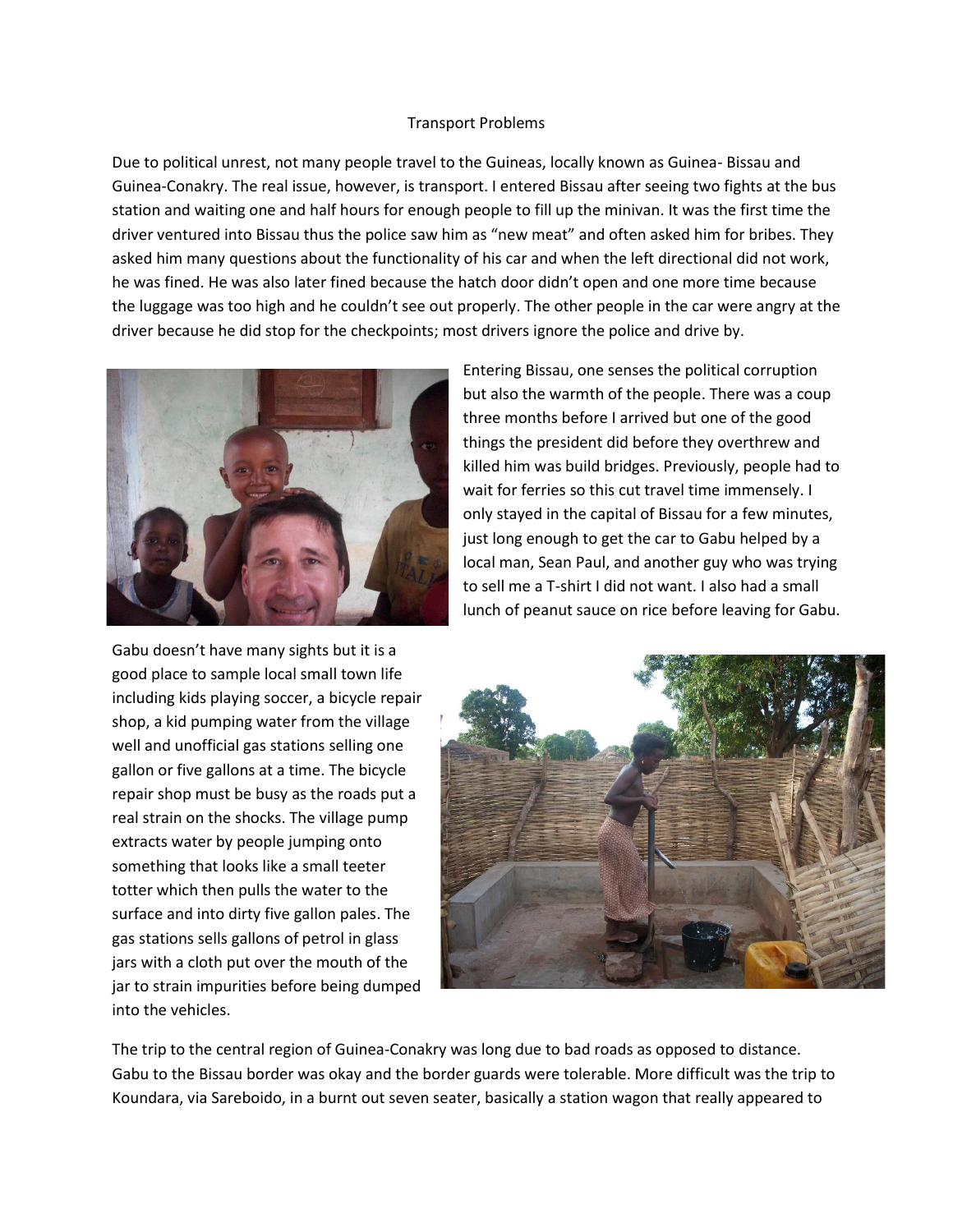have been on fire at one time. Hotel Gangan had basic accommodations with a wide variety of bed bugs with painful, piercing bites but I enjoyed talking with the owner. More small town life can be witnessed including people grinding rice, attending the big mosque and of course getting swarmed by small children who wanted to touch my skin and fine fair. The city was dusty and more conservative than Gabu but it was a good stopover before proceeding to Labe.

The trip to Labe was to take eight hours but ended up taking fifteen. We had three flat tires and the engine overheated about every half hour. Furthermore, we went through an area where the rebels had opened fire on three cars and killed all the people in the cars. Based on the reaction of the other passengers and the fact that the overturned cars were still on the road, the murders seemed to have occurred fairly recently. Then there were more car problems and more flat tires. The driver had an extra muffler and radiator as well as a jack but didn't have a lug wrench to take off the lug nuts. Eventually a car passed that had a wrench. After our fourth or fifth breakdown, the large woman next to me who spoke some English turned to me, "You wanted to see Africa, this is Africa". By now it was getting dark and the car had no headlights. It's not that the headlights didn't work; it's that there were no headlights on the car. The driver bought a couple flashlights to use as headlights and a couple passengers jumped on the roof with the flashlights, becoming our headlights. We could see oncoming traffic but others, including a semi that ran us off the road which led to a broken axel, couldn't see us. Staying by the side of the road looking at the June bugs was enjoyable, but I really didn't want to sleep at the crash site. The large women and her military son flagged down a car and we all went to Labe in the new car. The two made sure I got to the hotel I wanted in Labe, so she was really looking out for me. Every time we had broken down the military son would somehow find food somewhere and share it with everyone in the car including myself. It felt as though I was an endangered species and they were protecting me.



Near Labe are the hills of Guinea, Fouta Djalon. There are some scenic hiking trails as well as some waterfalls most notably Chute de Kinkon. Many people gave me free rides on their mopeds so it was easy to get to the hiking trails and falls. Also of note is the decrepit house of Professor Chevalier. He was a French professor who moved to Guinea in 1908 and tried to prove that West European vegetation could also grow in West Africa. The gardens are still functioning. In Dalaba, there is the Villa Sili, the old governor's palace and the Case de Palabres which had a local tribe's (Fula)

artifacts. I also had my first experience with palm wine, which is basically strong moonshine and I also had steak and onions which was a nice change from rice.